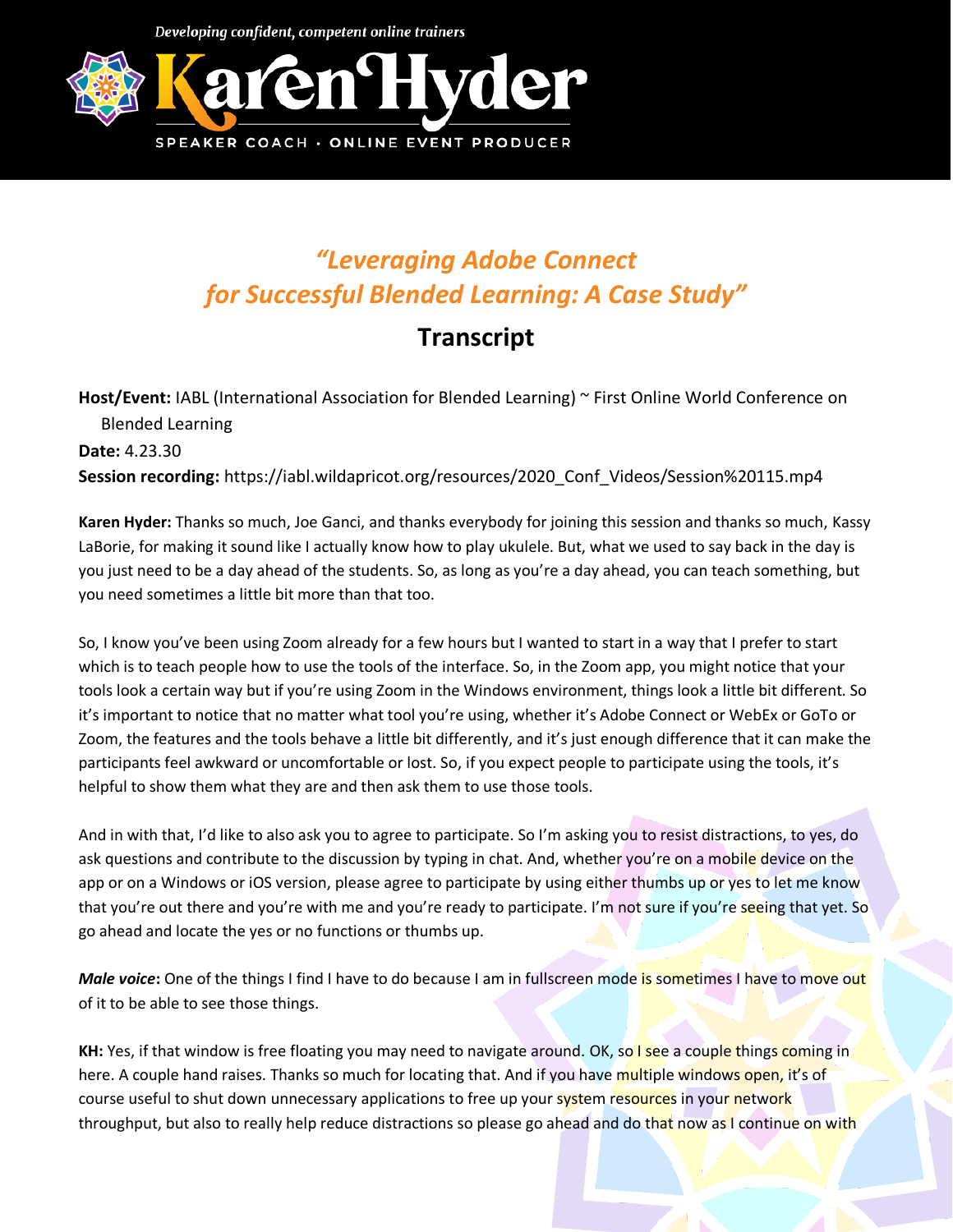my story. I have so many things I want to tell you about using Adobe Connect and about this project that I've been working on that really uses a flipped classroom or blended learning model.

So my goal is to talk to you about this project that I've been working on with a not-for-profit. We'll talk about the basics of the flipped classroom model; key team member roles; production, prep and and planning steps; technical issues – which are always a key factor here; and a few things we wish we had known before we got started with this. So I hope you're eager and ready to begin this session.

I won't get into all the details about how I've been doing this but suffice it to say I've been online in virtual classrooms for 20 years. So I've got a very early start, but before that I spent a lot of time teaching people how to click and double-click for the first time when everybody was learning how to use Windows and graphical user interfaces. I also spent a lot of time working with the eLearning Guild and running their online events.

But recently, or in the last 3 years, I've been working for an organization called Hearing First. And their goal, when they came to me, was to teach a global audience of professionals and parents who help children who are deaf or hard of hearing get the services and support they need to learn to listen and speak wherever they are in the world. So the idea of using virtual classrooms seemed really kind of ideal, knowing that participants and practitioners could be anywhere in the world.

So we knew that all the learning experiences had to become scalable – meaning if we had hundreds of people wanting to join, we needed to be able to accommodate that. And, also, locally available. Meaning, we're not going to travel around the country to deliver this – delivering this training, but it needs to be available to them locally. So here I am, seated at this desk, where you're seeing my picture right now, and this is my classroom. This is where I operate from most days here in Rochester, NY, just up the road from Kassy LaBorie and I've been online with these folks for three years.

But, before we get into what the details of this project included, I'd like to have you folks type in chat, if you're willing, to let me know what types of interactions you know to be possible when you're doing live online sessions. You know, when there's people actually logging in with a facilitator and so forth. So I'm going to stop for a minute and read what you're posting in chat – so go ahead and type what you know – types of interactions are possible in live online sessions.

Great! I see some answers coming in here, like chat and Phil is saying he can only raise hand. Q&A function, polling, using the microphone when possible – right some apps let you click and drag. Sure, lots of things that can be done when you're live and online in a tool like this one, like Zoom.

What about when you're in a self-paced, asynchronous environment? What types of activities can you do there? Go ahead and type in chat. Right OK, so yeah it's anything that's self-paced, anything that's possible on a computer. Certainly, typing in chat or doing a phone call – all kinds of things can be done when we're not in a live, online format.

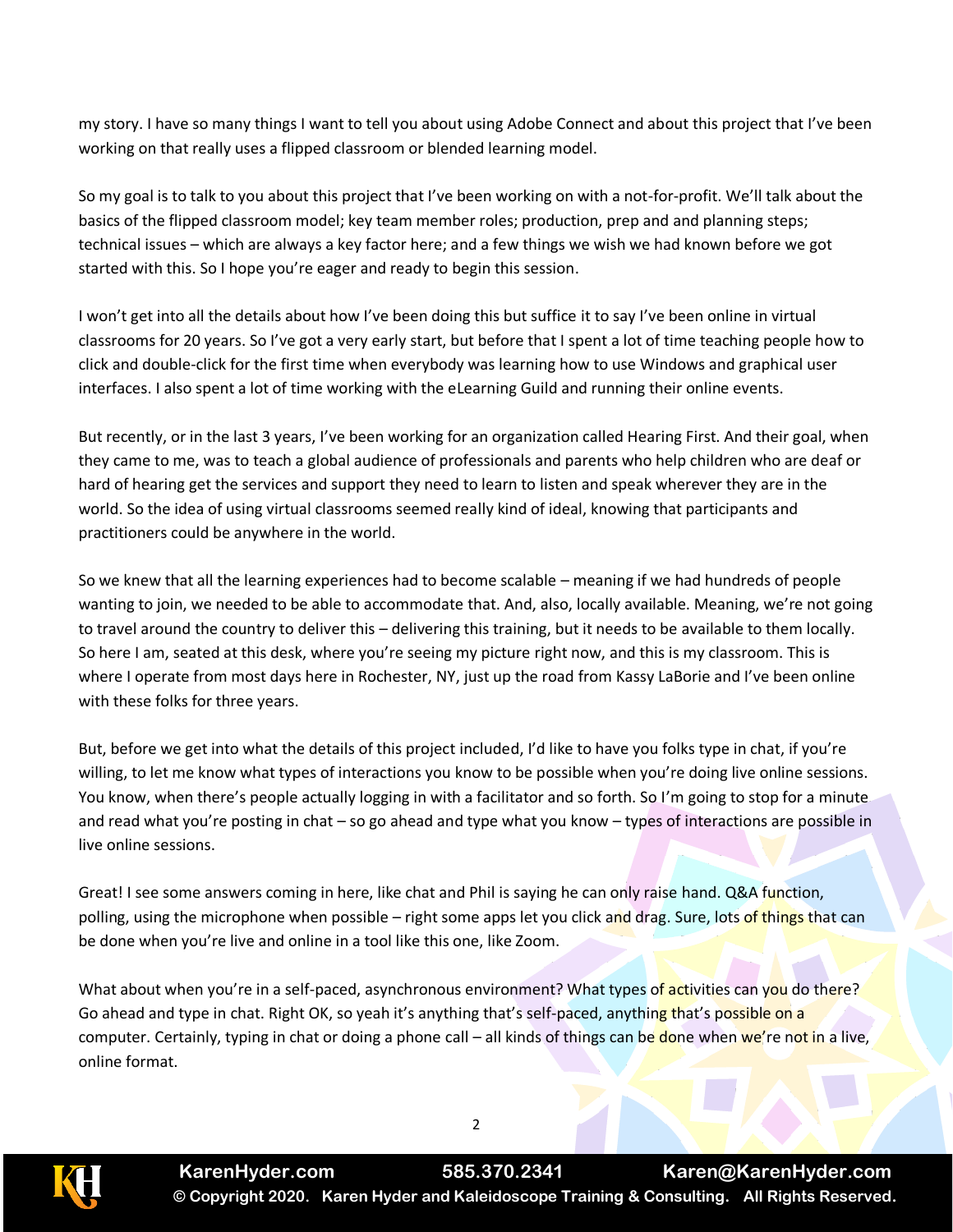So that was something to keep in mind as we broached this whole project. And the team started with some content developed – actually Connie Malamed helped us put it together. And it's based on the Harold Jarche's "Seek, Sense, and Share" and there's some information there at the bottom of the slide that I'll ask one of my team members to paste into chat before we're done here so that you can go back and read that information. And there's also a blog post there from my team, Hearing First. So the whole idea of "Seek, Sense, and Share" is this flipped classroom blended model. That we do some tasks that are really about discovering new information. But then it's important to apply that and think about how that can be personalized for our own work. And for our own experiences. And then to turn around and share that with other team members so that they can learn from what we're learning. So this whole idea is assuming that there's going to be multiple different modalities. Sometimes it can be hard to choose what is the right modality.

But as we teamed up and put these pieces together we started to see the types of things that you typed as being kind of fairly obvious things to do in these three phases. So during the "seek" – what we call "pre-learning" – people watch videos that are posted in our community space – we use a software tool called Telligent – they read articles, or find curated content that the facilitator has pulled together, maybe they're white papers or lectures, they might observe a case study. And then they're supposed to connect those key learnings with real life situations. So go out there and try this out in your practice today. Or talk to team members about this. And then ultimately, we're commenting on the videos that are posted, we're reporting outcomes, telling stories, working in groups, writing reviews. So this model helps us put the right pieces in the right places.

And when it comes to the facilitator, we've pulled in professional people from the industry, people that we brought in from conference sessions that we've seen, so that they could put the content together. And I'll let you read this, but I'm just going to skim quickly. Essentially, there's the stuff that they have to do for pre-learning, the stuff that's gonna happen in the live session, and then the stuff that happens between the sessions. So take a look at that, and I'll stand by.

It's a lot of work for the facilitators to put this together, and initially we hoped that they would be able to do the bulk of it on their own, but found out that they really needed a lot of help. So, we do a lot of hand-holding along the way to help them get the right content in the right places. As far as the team goes, of course there's the participants, they're the people that we're serving, and the facilitators who are delivering the content – they're subject matter experts – but they don't feel confident enough to master the software to the degree that I've mastered it. So I work with them to help them deliver their live online sessions and support any kind of technical issues that might come up or handle things like polling or video. I find that a lot of people are intimidated by just using polling and video because they're not quite sure how it all works. But the more experience they have, the better they get.

Because our community is often deaf or hard of hearing, and that is certainly a major issue for us, we also bring in a captioner who uses a pod within Adobe Connect that I'll talk about a little bit later on. We have a document manager – somebody who helps all the things get into the right locations – and our visionary. Our team leader who is really looking at how to keep the right content in the right lanes. So the right facilitator is teaching their subject matter and no extra subject matter. So we don't have a lot of overlap from one program to the next.



**KarenHyder.com 585.370.2341 Karen@KarenHyder.com © Copyright 2020. Karen Hyder and Kaleidoscope Training & Consulting. All Rights Reserved.**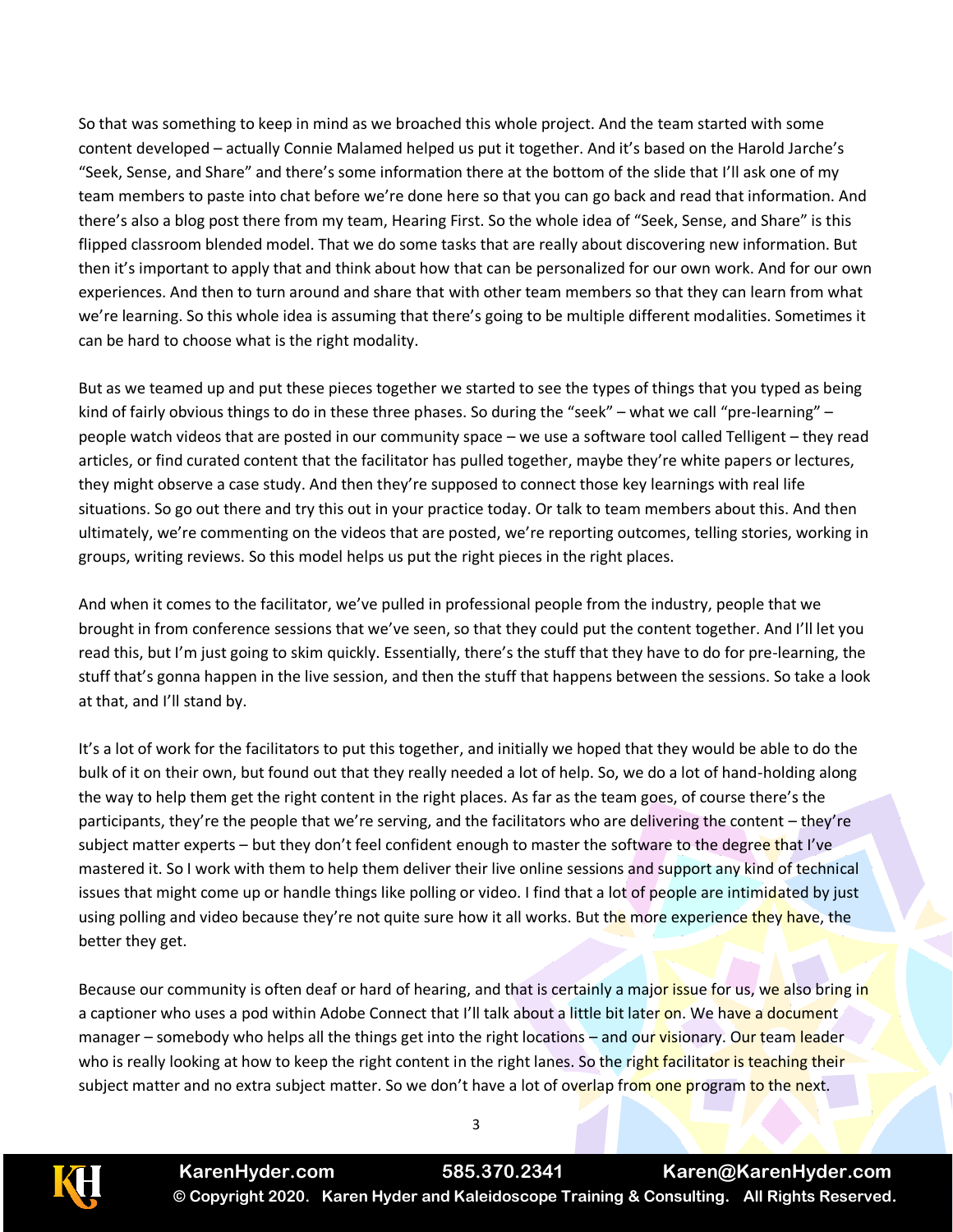But we found along the way that we still needed IT support to help us adapt the Telligent interface and help troubleshoot things as they came up. And that included a programmer. We have a registrar – somebody who keeps track of the participants who have registered, makes sure that they've gotten the information that they need and handle their questions. Somebody who manages graphics. Somebody who does communications and marketing. A project manager who sees everything that's going on in the organization. And then our fearless leader, our CEO Teresa Caraway, who has really pulled this whole program together.

As far as the tools we're using, we do use Zoom every day. We use it for team meetings, for small group sessions, and sometimes for breakout activities in longer programs. We also use Google Docs a lot of times for the communications text – like what's going to go out with this alert or this news item. We use Dropbox as a large file transfer. Many of our facilitators are giving us video files, so we use the Dropbox feature that allows them to just have essentially kind of a bottomless pit. They just keep dropping files in there and we can collect them on the other end and move them to the right places. I see HIPAA is spelled wrong there, so that's a mistake that I wish I hadn't made, but we also use Wistia, which is a space where video files can be stored, and it is HIPAA compliant, so there's a secure aspect to that. We use Teams and Outlook, we use Hubspot to help us attendance track and report, and CEUs – Continuing Education Units – are very important to our project. We also use a tool called Wrike for forecasting and for tracking project details. So we're using many more tools than just the platforms of delivery.

But I want to talk to you about the delivery platforms too. So Telligent essentially handles all the communication, the content, the video clips, the discussion boards, everything that falls into like the "seek" and "sense" portion of our program. And it is a place where participants can communicate with discussion boards and post their own files too. So sometimes they have to get a report signed or something filled in and submit it before the training. Then when we go into Adobe Connect we initially started with, yes, live sessions and, yes, breakout groups, but also video clips – we initially used voice over IP and telephony audio, but have since fallen away from using telephony and we use only voice over IP.

We don't use webcams that often, but we do use a lot of polling, chat, of course we record all sessions. Tracking is important to us. And we use a captioning service called Caption First, which provides for us team members to log into our live session and write for us while we're talking. So those are the pieces that we're really wanting to support or to store or to deliver to our learners.

I'll mention this again at the end, but in addition to the standard pods that you see in Adobe Connect, you can get apps that are free in some cases or licensable applications that are aftermarket tools that you can bring in to Adobe Connect. So we use a captioning pod called "Caption Stream" is the name of it. And that allows us to have the captioner logged right into Adobe Connect with us. So if you want to find out more information about the Adobe apps that you can purchase or get for free, I'll give you that link a little bit later on.

So in the Telligent interface, in the pre-learning environment, it looks kind of like this. Participants log in, they of course register first, they get a login ID and they log in and their pre-learning is intended to be done obviously before the live session. This requires a little bit of a culture shift – people aren't expecting to have to do

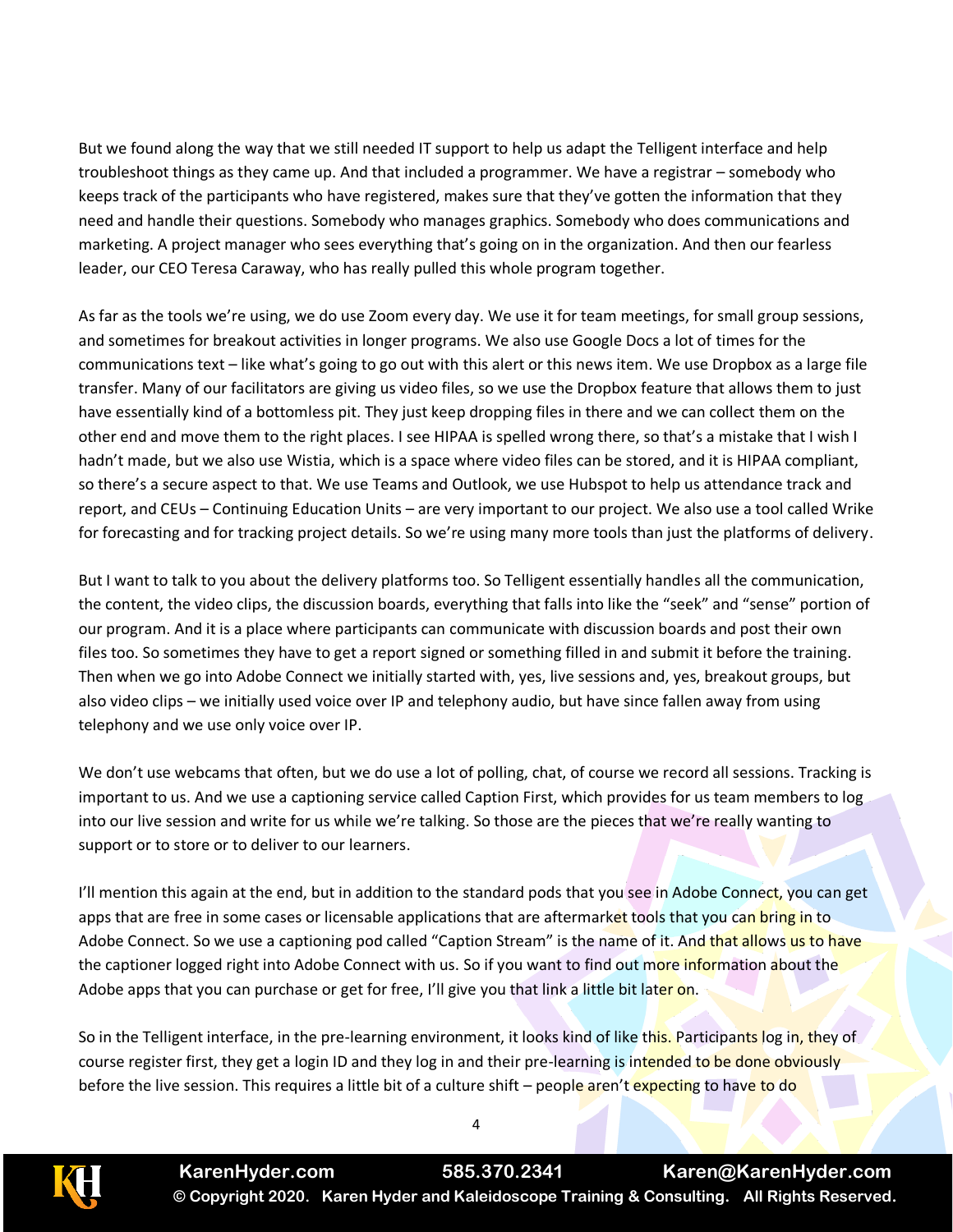assignments ahead of time. But it's like – you know, I studied literature in college – you don't go to the class before you've read the book. You have to read the book first. And then you go to class, and then you have something relevant to say. So the thinking is the same here. You're going to watch the videos, you're going to read the articles, you're going to complete the assignments – and then come to the live session and then everybody is in a better place to actually, you know, apply what they're learning. In addition to what you see there, we also have more embedded video, the transcript of the video, so if it doesn't play well for people or if English is not their first language, it's valuable for them to see that content in a script format. And this is essentially – obviously this is very crowded – but this is essentially what they're seeing as their pre-learning content. So they have about 45 minutes to an hour's worth of content before they attend the live session.

I mentioned earlier about having downloadable forms and things that they needed to upload for their CEUs. This is an example of what that looked like. And we always include a section called "Dig Deeper" for the advanced student or the student who just has tons of time, or the student who's particularly curious about this topic. And that "Dig Deeper" lets them spend time on that if they choose, but it's not required for CEUs. The discussion boards are an excellent place for participants and facilitators to collaborate on things and for the facilitator to see what the participants are thinking and talking about before the live session means that they can be prepared and be ready to course correct or offer suggestions or respond to people's questions verbally, if appropriate. So it's so nice to see y'know a hundred participants in the discussion before the live session begins. That lets the facilitator really get their head screwed on straight for the session. And then, of course, people are posting in those discussions as well, so the facilitator can type answers to the questions or participants can ask more questions.

Here's an example of one of the session videos. So here's some information and the participants are needing to go through this exercise and then complete a quiz at the end. That quiz at the end that lets us kind of prove that they watched the video. Because if they didn't watch the video, not only wouldn't they have ever seen those questions, but they wouldn't have answered them correctly. So by doing that, we've convinced the CEU bodies, the governing bodies, to allow us to give CEU credit for the pre-learning. Without being able to prove that people did it, they weren't able to allow us to give CEUs. But because we can really prove it, then we are able to.

Now, when we use Adobe Connect, the feature set is quite a bit different than what you're using in Zoom today. So, yes, people can raise their hand, yes they can set their status, but you have more things you can do there, like agree and disagree, and even "stepped away,", which we like to know if people really aren't there live. There's also the ability for people to turn on their microphones. Of course, they can type in chat, but in Adobe, we can have as many chat pods as we want. As opposed to here in Zoom we just have one chat pod and one Q&A. So I can set up multiple chat pods depending on what the exercise is. Of course there's polling, and I can have as many polls as I need, and there's breakout groups, which was a big selling feature for my client because they knew they wanted to do interactive elements in the sessions to get team members to get to know each other and to apply what they were learning.

Now when participants log into the Adobe Connect session room, they're seeing an interface kind of like what you're seeing here in Zoom, but all of the pods and moveable objects are things that I move. You don't move them. So I have a lot more control over what people are seeing when. Also when I show a PowerPoint slide, that

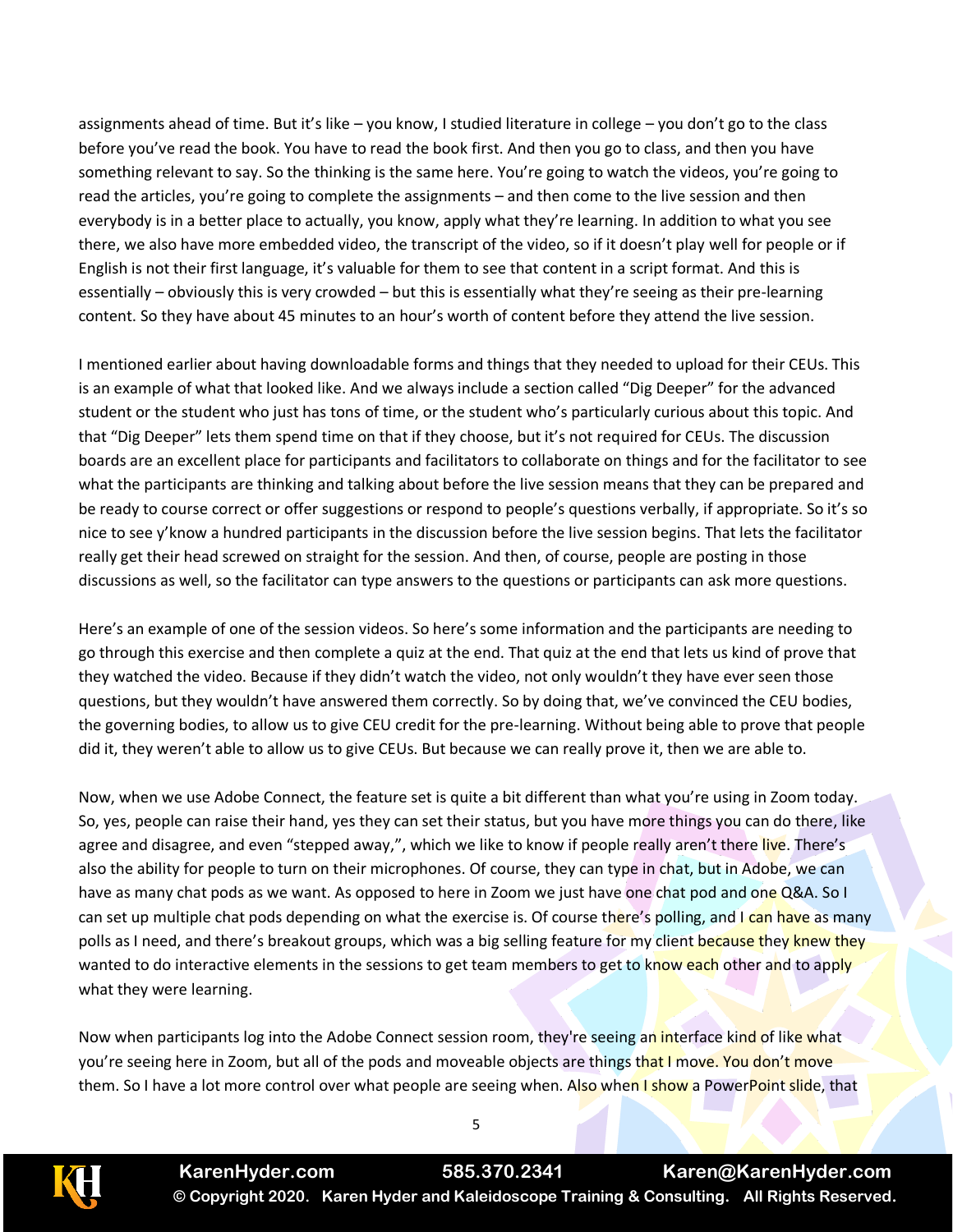slide is uploaded into a pod, which means that it lives in the cloud already. So when you're receiving this content, it's already sort of statically out there and you're downloading it or caching it locally. As opposed to what we're doing here – I'm broadcasting or streaming this up to the cloud and then you're receiving it down. So if I had any network issues on my end, you would also suffer that on your end. So it's comforting to me to have those files uploaded ahead of time. In addition to that, session rooms are persistent, which means things that I upload today will still be there tomorrow and a year from now. So we knew we would be repeating these courses over and over again. Sort of college semester style. And we didn't want to be recreating things every time. So we've built these rooms, we've uploaded content into the pods, and the rooms stand alone. So when we're ready to run that course, we can run it in that room. When it's time to run the course again next year, it'll be the same room, and other courses run in different rooms. So there's no cross-pollination of content. It's all isolated in one space. But we do run four sessions typically in a learning experience program, so we're running in the same room every time and sharing the same URL every time.

If you're on a mobile app it looks a lot different. You have tools around the edges, along the left side and the right side. Participants see the slides sort of in the middle of the screen but that changes depending on what's activated.

And chat behaves kind of differently too, depending on the mobile device you're on, but it can be unnerving for participants – they can get a little bit lost in the mobile app. But we find more and more our participants are using mobile apps, especially since people have started working at home now. So they maybe had a desktop machine at their office, but they're not going to their office, so people are running on all kinds of devices it's just shocking how many different devices are out there

But the chat capability is quite robust. You've noticed here in Zoom that you can send essentially a private chat to the panelists or the presenters. But in Adobe you can send a private chat to anyone. So it's helpful to be able to communicate either technical problems or you see a friend from school you can type to them there. But the chat becomes kind of the primary source of communication among participants.

And in Teresa Caraway's session a couple of months ago, she put together an exercise here that was built on some of the pre-learning content, but she wanted the participants to really practice "languaging" what they were going to be doing depending on whether their audience member was a baby, a toddler, or a preschooler. So, they used this technique that they called "narrating activities" which is you're just talking about what's happening as you're doing it. Like this little boy is probably putting his shoe on. Is he putting his shoe on? Yeah, he's going to put his toes in there. So, they're wanting – Teresa in this case is wanting people to really tell her what words they're going to use in that example.

So she put together this exercise, which I've blanked out the names here but you can see that we're using three chat pods, left to right. So as participants are typing, they're pre grouping themselves in baby, toddler, or preschooler, depending on where they think their script, or their narration text should go. You're not seeing the captioning text in that pod now, but if the captioner were live and online right now, she'd be typing in that white

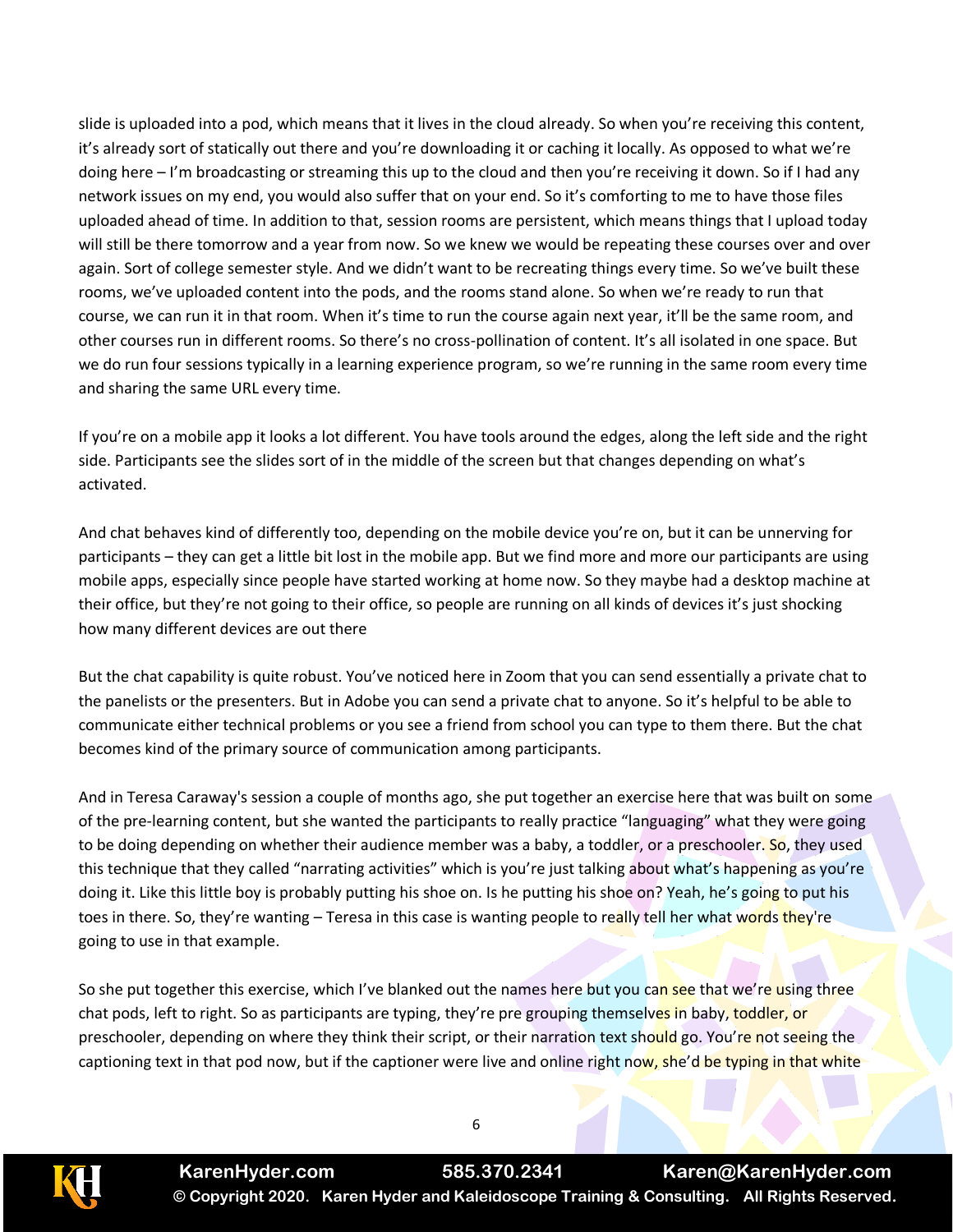space at the bottom. So this using three chat pods across is kind of cool, although the screen gets really crowded. The good news is, these pods are static – participants aren't moving them around. Only I'm moving them around.

So when you're thinking about that, if you think about including questions into your presentation, what kind of questions might you ask in chat? What could you ask to get participants engaged? And you heard Kassy saying earlier, something should change every three to five minutes. Maybe it's your slide changes, maybe something animates, but maybe you're asking a question like I'm asking here. So I'm going to stand by and see what you're typing in chat. Yes, any kind of review things "What did you just learn from that segment?" I don't know about the pants thing Phil, but yeah, I mean you could be humorous if you need to.

But the idea is that rather than just chalk and talk where you're just going through the whole thing as a lecture, asking questions is a sure way to get people to respond. But remember at the beginning of this session, I asked you something first. Because one of the first things I've noticed here, is we have to change the expectations about what people think a live online session is like. And my experience is that their live online sessions have been fairly passive. So yes, they can be folding the laundry, or watching a movie or in another meeting like Kassy talked about. So by setting up front that I want you to participate, and I'm showing you how to use the tools, then when I ask you to participate, my likelihood is much higher.

I'm gonna ask another question here because I didn't really mention polling, but what poll questions could you use? And how are polls different? So I'm going to pause here and let you type. OK I see your items coming in there. Yeah really whenever it's about a choice – when you have the opportunity to say "Is it A, B, C?" "Are either one of these the correct answer?" You're giving away part of the answer for them, but it's a quick way to find out that people are learning and they're ready to move on. It's certainly a great way to prove that the participant was participating. You might not always be able to prove that they got the right answer, because sometimes they don't.

When you use the "set status" I find that people think that "set status" is something silly that we would never use – but I find that I use it every time I wish I could see people nodding their heads. And here in Zoom, if you're just in a meeting or if you only have a handful of people logged in, having everybody on webcam is really fine. But once you have a couple hundred people logged in, that's not an option. So, I want to find out things like "can you hear me?" "are you ready to proceed?" So I use the set status to get people to give me feedback on things like that. Or, I might also ask them to let me know when they've stepped away from the session. If you're using the mobile device, the hand raise is hiding the set status agree and disagree. So you need to point that out to people  $$ that that's hidden under that button on the right side of the screen.

But our friend Sherri Fickenscher did a session recently where she was wanting to show video clips and it's challenging when you show a video clip because everybody's throughput is a little bit different, participants will finish watching the video at a slightly different point. And we tend to as a rule, keep videos two minutes or shorter. And 30 MB or smaller. Because bigger files are really tough on the people who are on a low bandwidth, high traffic, or wireless network connection. So we keep these video clips nice and small. If they're larger, they go in the pre-learning.

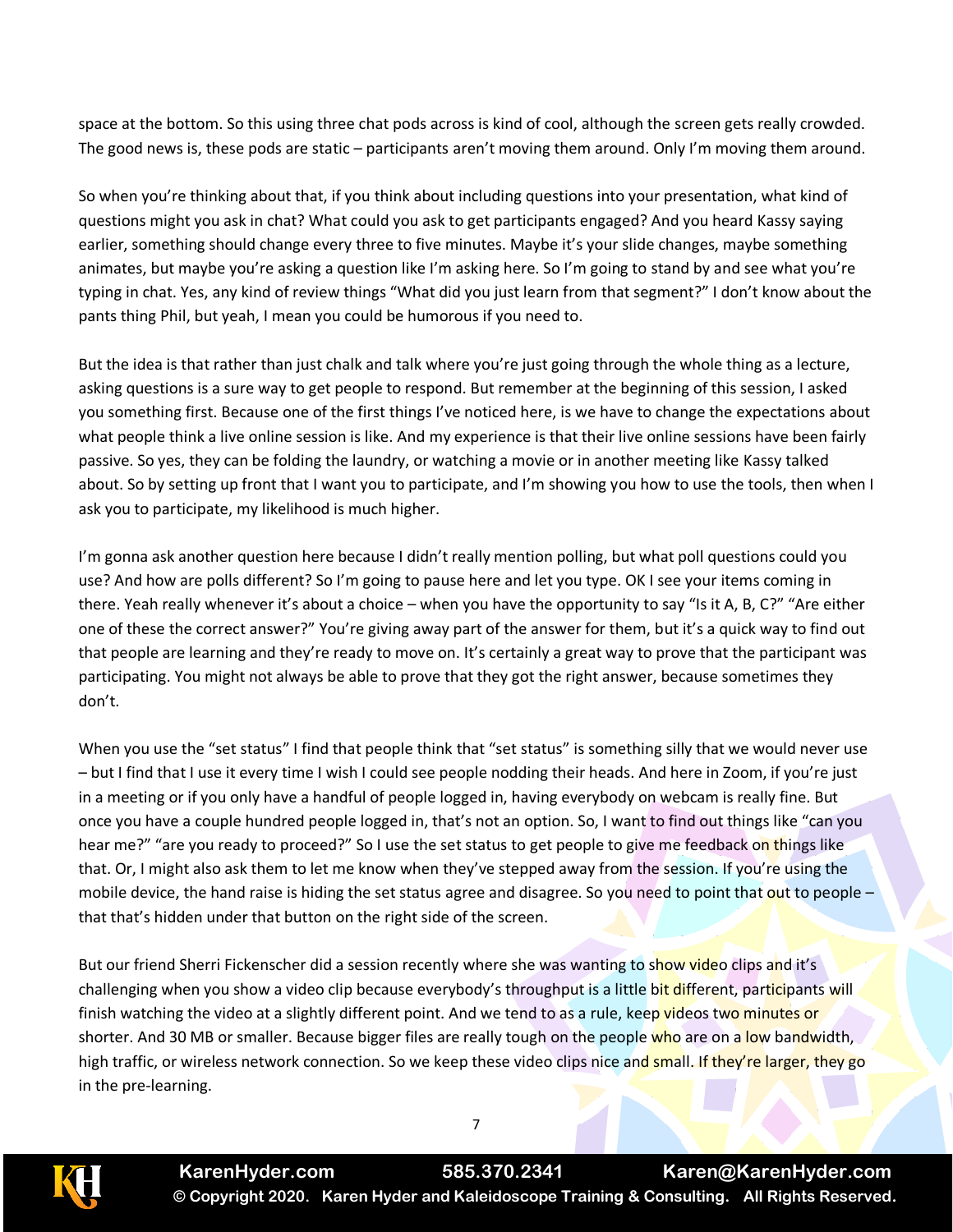But here in Adobe Connect, if we're going to show this video, we're gonna assume that everybody watches it, but we want feedback on when they're done. So I typically say to them, please show agree when the video has finished for you. And then when I see lots of green checkmarks then I can hide that pod. But in this case we've additionally added two pods on the right side that ask participants to respond to the questions "What pragmatic skills did you observe?" and "What could I say to mom about what I see?" So as folks are watching the video and sort of finishing up that exercise, they're starting on the next exercise. So again, I've used a layout here in Adobe Connect to configure the PowerPoint, the video pod, the chat pods on the right, and of course our captioning pod along the bottom. And when participants show that "agree" or "disagree," I'm seeing that attendees list off to the side – and I'll talk to you more about that later on.

Notice also there's a pod in the lower right here called "tech chat." When I have had a couple hundred people logged in to our Hearing First sessions, invariably somebody is telling me their audio cut out. Or they can't see the video. Or the video won't play. Or something is swirling. So, rather than try to pick that out of a fast-moving chat pod, I have a separate chat pod for tech chat. So participants can type to me when they need troubleshooting help. Sometimes they ask me about why their CEU credits didn't get applied and like in the live session I can't care about that. But when they're asking me about what can they do to get their microphone working or what can they do to improve their network connection, that's the place I go to communicate that information.

So I mentioned the idea of Layouts. And in Adobe Connect, kind of like on your smartphone or your tablet, you can have different pages with different configurations of things. So I might have a configuration with just the PowerPoint slides and a chat pod and maybe the attendee list. Or a configuration that has 3 chat pods. Or a configuration that has the video plus two. So I pre-create those, configure all the pods in all the right places, and then with a click of a button here on the right side, I can easily move from one to the next. So that saves me scrambling moving things at the last minute. But it does mean I have some up-front work that I need to do to get into the room and set those things up. That's OK though. This room is persistent, I can keep reusing it, and next time we run this course, I'll reuse the same room again. So my upfront costs are high, but later on I end up saving time. When I want to create a layout, I'm just using this little tool at the bottom of the right side of the layout panel or the layout toolbar – looks like a little "plus" – when I click that plus it says "do you want to duplicate an existing layout?", which means, essentially take a screenshot or a snapshot of what's already there. And then just changed based on that already established configuration. So I'm still going to want the PowerPoint, I'm still going to want the chat pod, I'm still going to need my captioning pod and my tech chat pod, and I can keep all those in place and then just change out the parts I don't need. So if you haven't used layouts in Adobe Connect, check those out.

I also like to do things like inventory all the things that are going to be used in that lesson. So, for Sherri Fickensher's session, what was this, session 2, she had six video clips. So I preloaded the six video clips and I'm not allowed to show you the kids' pictures here because we have permissions issues. But the video clips are all preloaded. And then Sherri and I can quick check them to make sure this is the right video, this is the right kid, this is in the right order. I can even double click the title bars to change the titles to show whether it's like a session 2 or "oops we didn't have time to show that in session 2, now it's for session 3." But I can document what order



**KarenHyder.com 585.370.2341 Karen@KarenHyder.com © Copyright 2020. Karen Hyder and Kaleidoscope Training & Consulting. All Rights Reserved.**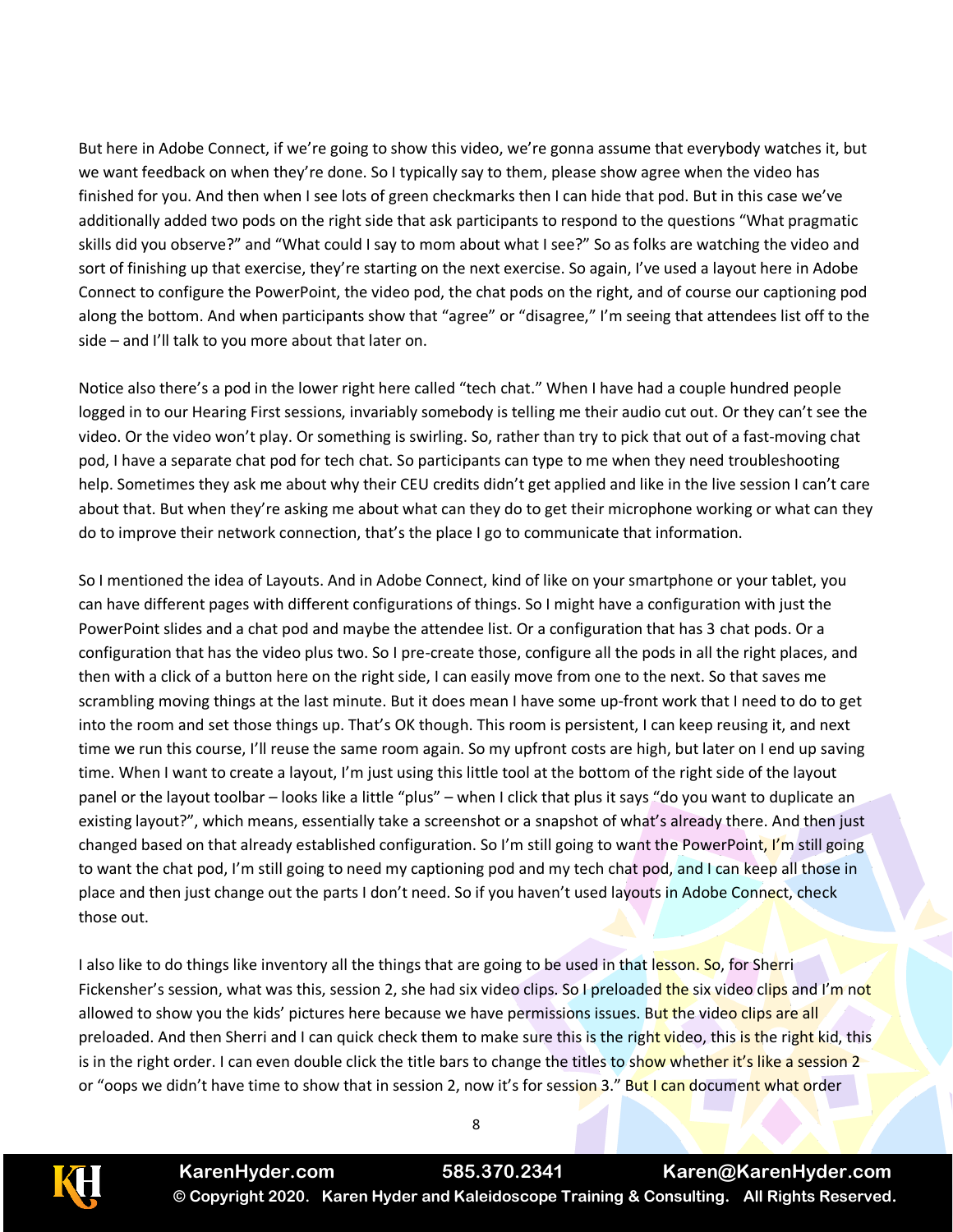they go in and where they belong and that helps me get the right things in the right places on the day of. So using layouts as inventory places means I'm not really ever going to show that to the participants, but I know where everything is, and I can rewind all the videos to the beginning. I'll do that with polls too. So I can quickly go in and save the polls if the data is important to me. And clear the polls if I want to go back and use them later. That's a lot quicker than opening up each poll pod, clearing it, hiding it, and opening the next one. So if you're used to using Adobe Connect, you know that that manipulation of polls and pods can be, y'know, cumbersome.

What you maybe don't know about Adobe Connect is over here on the far-right side where you see the layout buttons, there's also this thing called the Presenter Only Area, and as the name implies, it's hidden from the participants. So as we presenters are working together in this live session interface, we can be communicating with each other off there on the right side. And not only are the team members communicating, but we're also escalating questions. So if we see something that came up in chat that the facilitator didn't notice, we can copy and paste it from the left-side chat to the right-side chat, and hopefully draw attention there. Sometimes we even change the color so it pops out a little bit more.

We've embraced the idea of bringing in fellow team members – people who are experts and who are teaching on our online programs but maybe aren't committed to this particular session as a presenter, but they do come in just to help out. So if the facilitator is overwhelmed by 150 participants with a zillion questions, the team members can help out by answering questions, and then in presenter chat letting the facilitator know that that question has been taken care of. Notice also in the lower right, I have the presenter notes with my phone number in there handy, in case of cataclysm and they need to get a hold of me outside of the Adobe room, like I disappeared from the room. I also have the captioning link so participants who can't see the captioning inside the construct of the Adobe Connect session room, can watch the captioning in real time in a cloud-based app that's not in Adobe Connect. And that comes up sometimes for people on iPhones or iOS devices, where the caption stream function doesn't work quite right.

You might also notice there in the presenter notes that I've got a handout there where I can quickly copy and paste things out of the presenter notes and into chat when necessary. I call those things that are handily copy and paste-able "Pasteables." So I might say to my team member "I need all the pasteables for Sherri's session 2" and that means I need the links to the book that she's going to reference, I need the links to the videos where they live someplace outside the room in case people have trouble getting them, I need the links to the handouts, whatever might need to get pasted into chat during the session, is right at my fingertips there in the presenter notes. And, of course, participants don't see that. And it's not like those pods are so special, it's just this dividing line between the right side space and the left side space is where the difference shows up.

So when you think about having these different layouts available where you could organize content into different configurations to support an activity, what layouts might you create? I'm going to stand by and see what you have to say. Excellent, thanks so much, I see Kurt's post there "a collection of chats to use as brainstorming for a variety of topics." A layout that has chat, Q&A, whiteboard, file download, y'know just whatever are the tools that you're going to need for that exercise. So keep that in mind when you're planning, that maybe this exercise is kind of complicated, but if you can pre-create it that helps a lot. As long as you're thinking about that, what pods might



**KarenHyder.com 585.370.2341 Karen@KarenHyder.com © Copyright 2020. Karen Hyder and Kaleidoscope Training & Consulting. All Rights Reserved.**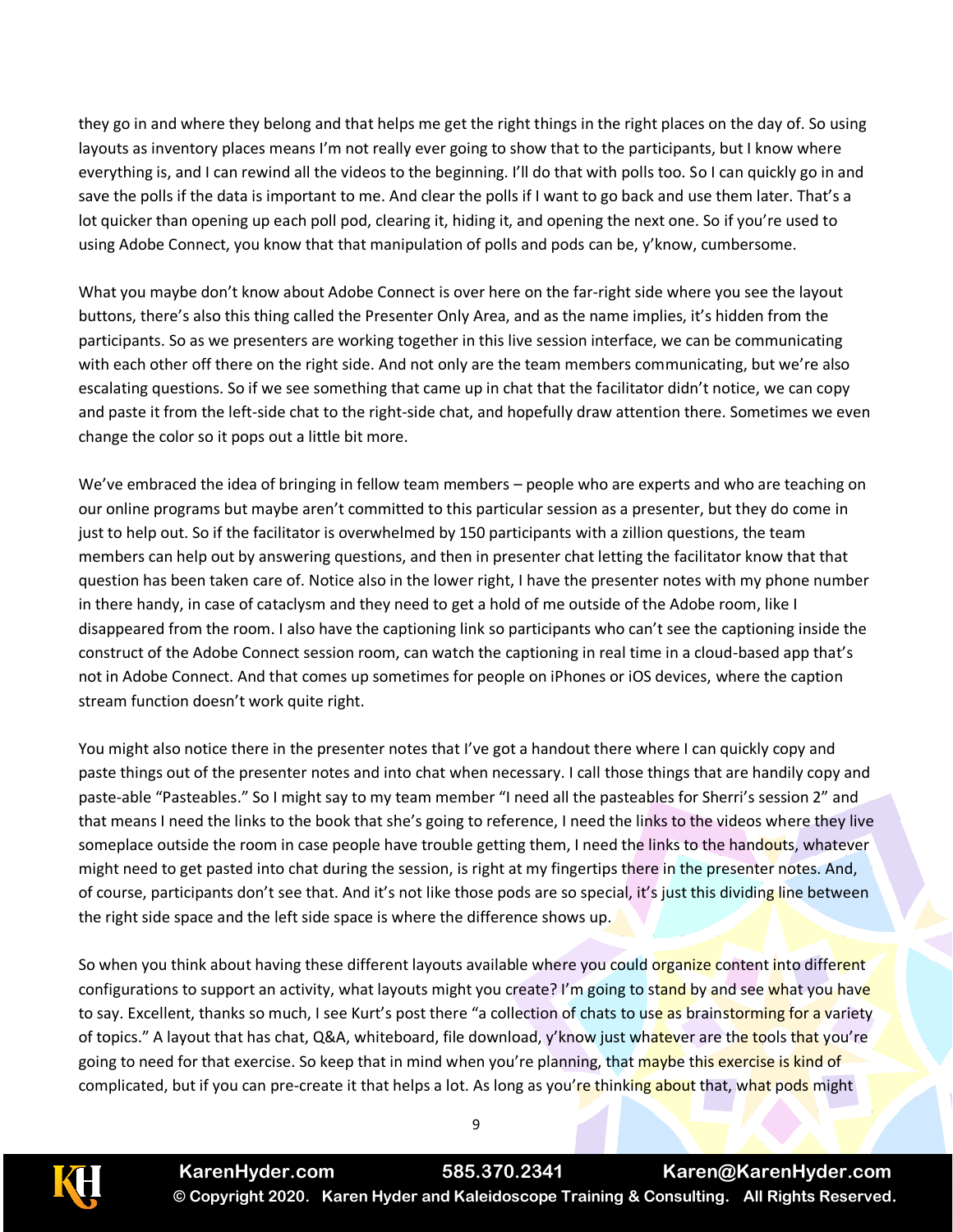you store in that off-stage area or backstage area called the Presenter Only Area? What might you keep over there handy to either bring on to the main stage or to keep private between you and the other co-presenters? It really could be anything, but yeah, thanks Kurt, polls is an excellent one to use there. Chats with other presenters, sure anything that you want to have ready to bring onto the screen with just a flick of the mouse.

If you do decide to use breakout groups, know that the breakout function is actually kind of easy to work with in this environment. The attendees pod has a separate tab. It's the second one that you see at the top there that looks like the 5 on a die or dice. So once you go into that view, you have to be a host to do it, you're really just moving the names of the participants into the breakouts as though you're moving files into file folders. This particular screenshot included participants who were dialed in on the phone. That can get complicated. If participants don't merge their dial-in number with their login instance, Adobe sees them as two different things. Two different login instances. So if you move Kristen to breakout room 1 but her phone number stays in the main meeting, she can't hear when she gets to breakout room 1. So merging the phone with the user is important. Also, if you don't really have integrated telephony, this isn't going to work. Because you need to be moving people into breakout groups in Adobe. And then moving people into subgroups on the phone. So, if you're going to use integrated telephony, use the one that Adobe sells to you, don't try to use aftermarket things because they don't always sync up quite right. But we've moved to the stage where we're just not using telephony at all. Everybody uses voice over IP and it's really fine. I mean we have noticed that we have some people who have sluggish connections and video and webcams and those types of things really just burden their connection. So we've tried to reduce all the burdens, and make file sizes nice and small so that they can just use voice over IP and they don't need telephony to be able to hear it.

So I'll let you read the procedures for setting up the breakouts and then I just want to show you some other cool things about it. Of course, I can move myself from one room to the next, the way I would move anybody – I'm just dragging and dropping or using a flyout menu that shows up. I can send broadcast messages like I can here in Zoom that warns them "hey, you've got 2 more minutes" or "remember to assign a spokesperson who will speak for your group when we come out of the breakout activity" or "remember to assign a typist to type in the note pod while you're in that breakout group." So a lot of times I'll set up a breakout group so that it has a note pod they can type in that also has instructions. And it has the webcam pod so they can use it if they want. I also keep the tech chat pod visible so if they run into trouble, they can type to me. But I create a separate chat pod for the folks just in that room. So if somebody's mic doesn't work, they can still chat to each other. And then if they need my help, they can type in tech chat and I know where to run to. If you want more information about the breakout rooms, Adobe has a bunch of great videos on their website.

I recommend that if you are going to use breakout groups, get all of the assignments and troubleshooting done before you send them to the breakout rooms. So I usually show them a breakout layout, show them the webcam, show them the extra chat pod, show them my timer, my note pod and everything else, so that when they get into the breakout, they know what to expect, and then I have them show hand raise when they're ready to move to breakouts. And if they didn't raise their hand, I'm going to assume that they really aren't in their chairs right now and they're really not ready to go to a breakout group. So if they do manage to come back into the room and say "hey what's going on, how come everything got quiet?" I can quickly move them into the breakout. But I don't



**KarenHyder.com 585.370.2341 Karen@KarenHyder.com © Copyright 2020. Karen Hyder and Kaleidoscope Training & Consulting. All Rights Reserved.**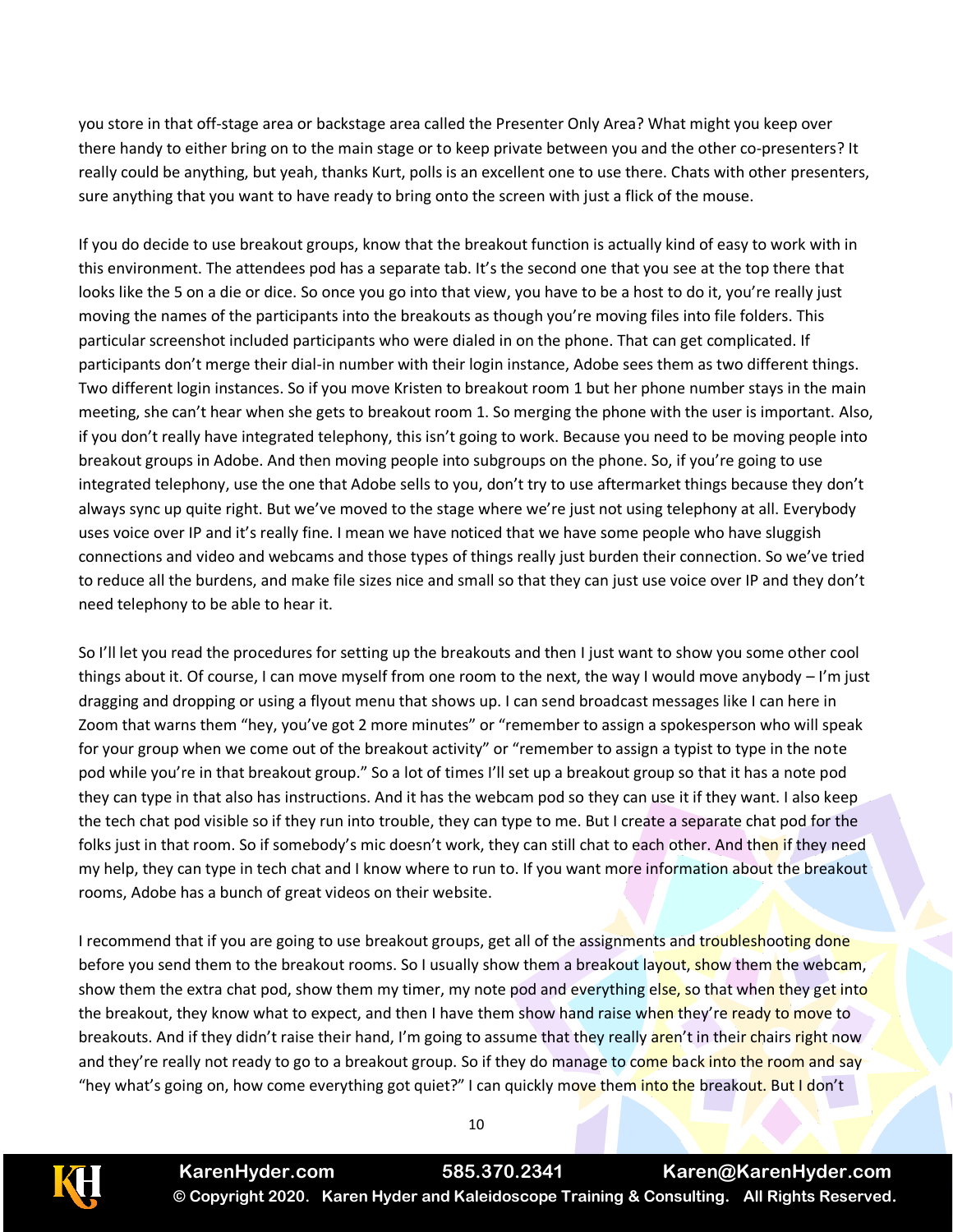want to just send somebody to a breakout room if they don't know what's going on. So I give them all the instructions up front, make sure they have the files that they need, let make sure that they know that they should have a note-taker and a spokesperson, make sure that they know that they have to actually turn on their own microphones, my voice will stop and that they're going to have a limited amount of time for the exercise. When we come out of the breakout groups, it's kind of cool.

that once a breakout room is used and created, we can bring the pods that participants used in those rooms back to the main room and keep all those pods in a layout like this one. So if I had three groups working on three different exercises, I'm assigning them a task and giving them a space to type, but then when we come back to the main room and then we're ready to debrief, it's important that they can read their notes. So, before they even show up for the class, I've already created this. Where I've established what the breakout groups' notes were going to be, I've color coded them so it's visually a separate thing and when they're done with the assignment, their notes would be listed here as well as my notes. So I'm just going to stop for a minute there and let you take a look at that and think about how you might use something like that. That's pretty cool. Because it's almost always the struggle that people have is we took notes but now we don't have the notes or nobody remembered to write the notes.

So as long as we're talking about Adobe Connect, I recommend that when you're going to include people in a live session, you send them this self-test. This is just a URL that you put in your own domain and then adobeconnect.com and then etc etc. That way they can run a self-test and determine whether or not their connection, their system, is ready to really cope with Adobe. And the system status link that I'm posting here is something I just used this week! We had some issues with outages and that tool allowed me to see that yes this is a real thing, it's not just here at my house. And then those free and licensable apps – things like vantage point which helps you manage multiple videos at once. A map that lets people mark where they are in the world and you can see all those in one place. All those things are available either for free or to license on that page. And I'm going to ask one of my team members to paste that into chat when we're done here. I have a little tip that comes from Karen Gleason at the eLearning Guild, and that is, if you want participants to always run their live sessions in the Adobe Connect app, instead of in the browser, add /?proto=true to the end of the URL and that will force them to open a browser and they'll have a little bit better experience within the app. It runs a little bit more stably, there's more room on the – across the top of the screen, and it's helpful to not let them lose that window in multiple tabs open in their browser. So I encourage you to add that to the end of your addresses when inviting people to Adobe Connect sessions.

One other thing that came up that we like to use a lot is the event time announcer at timeanddate.com – if you were to click the link that you see there – you can't actually click it – but if you were to be able to click that link, it would take you to a place that shows you what time this session is, no matter where you are in the world. So it's helpful when people are coming from different time zones because calculating that can really be mind-boggling, especially when we change to Daylight Savings Time and people on the other side of the world are like "we didn't know you changed" so keep that information out there so that people do know how to look up the correct time. And that long string is very long. But of course I would use bit.ly to shorten something like that and bit.ly is just bitly.com You can paste in a long string and it spits out a shorter string with bit.ly as part of the name. But it helps



**KarenHyder.com 585.370.2341 Karen@KarenHyder.com © Copyright 2020. Karen Hyder and Kaleidoscope Training & Consulting. All Rights Reserved.**